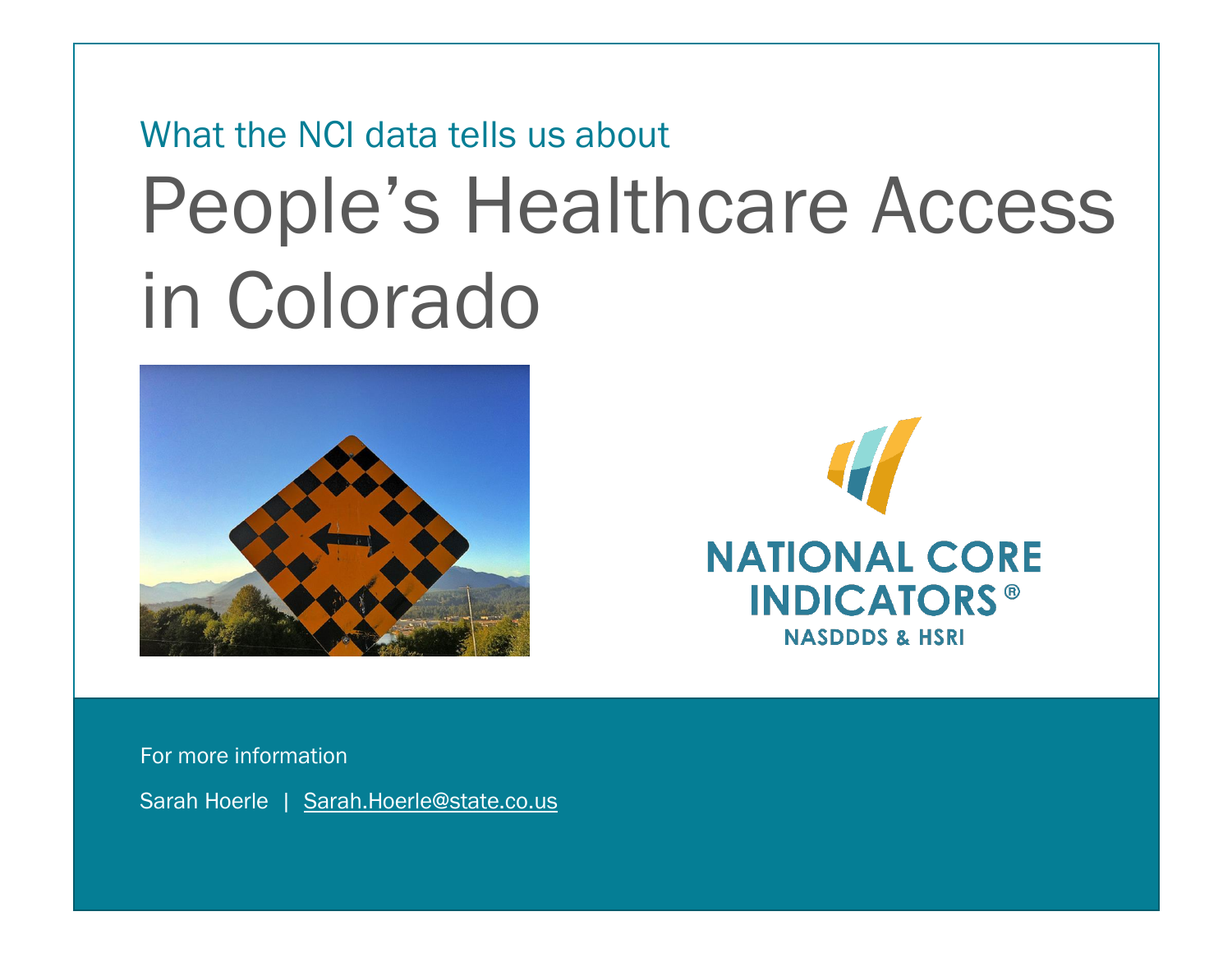## This report tells us about:

- What NCI tells us about the ability for people to access healthcare
- Why access to healthcare is important
- Where to find out more about people's ability to access healthcare in Colorado

# What is NCI?

Each year, NCI asks people with intellectual and developmental disabilities (IDD) and their families how they feel about their lives and the services they get. NCI uses surveys so that the same questions can be asked to people in all NCI states.

# Who is surveyed?

Each year people in many states take part in an NCI meeting. Every year a new group of people are asked to meet. During the meeting, people are asked the NCI survey questions. Questions are asked to the person who gets services from the state. For some questions, a family member, friend, or staff member who knows the person well can answer.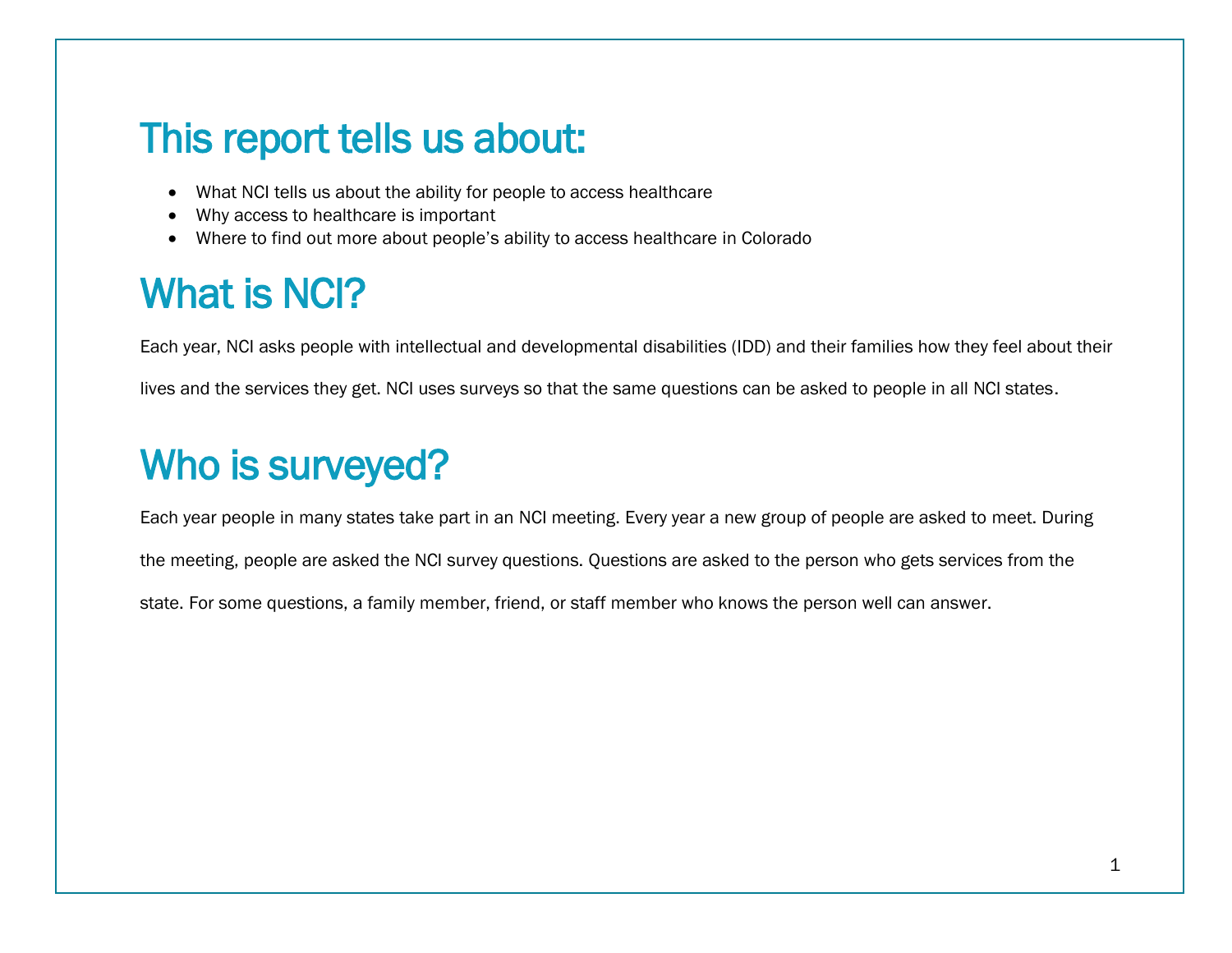#### How are data shown?

NCI asks questions about how much people are accessing healthcare. In this report we see how people answered questions about their health, including seeing a doctor, or dentist, or eye doctor.

Each page shows a different question and the answers. Each page also has a pie graph. It shows how many people said yes and how many said no. There are also words and stick figures that show how many yes and no answers there were for each question. The answers are whole numbers (like 60% or 90%).

Due to the COVID-19 Pandemic the 2019-20 In-Person Survey (IPS) survey data collection period was unexpectedly abbreviated with all data collection stopped on April 15, 2020. At the time IPS surveying was ended, states were in many different stages of survey administration. Very few states had completed data collection.

Ultimately, NCI decided that, to create a state report on the IPS data for a state this year, we would use a 10% Margin of Error (MoE) threshold. This means that states will receive a state report if the number of surveys collected prior to the IPS surveying shut-down reach a threshold of 10% MoE (based on the sample frame number reported in the state work-plan). Previous years of IPS reporting have used a 5% MoE threshold. CO conducted 304 valid surveys, the MoE is 5.54%.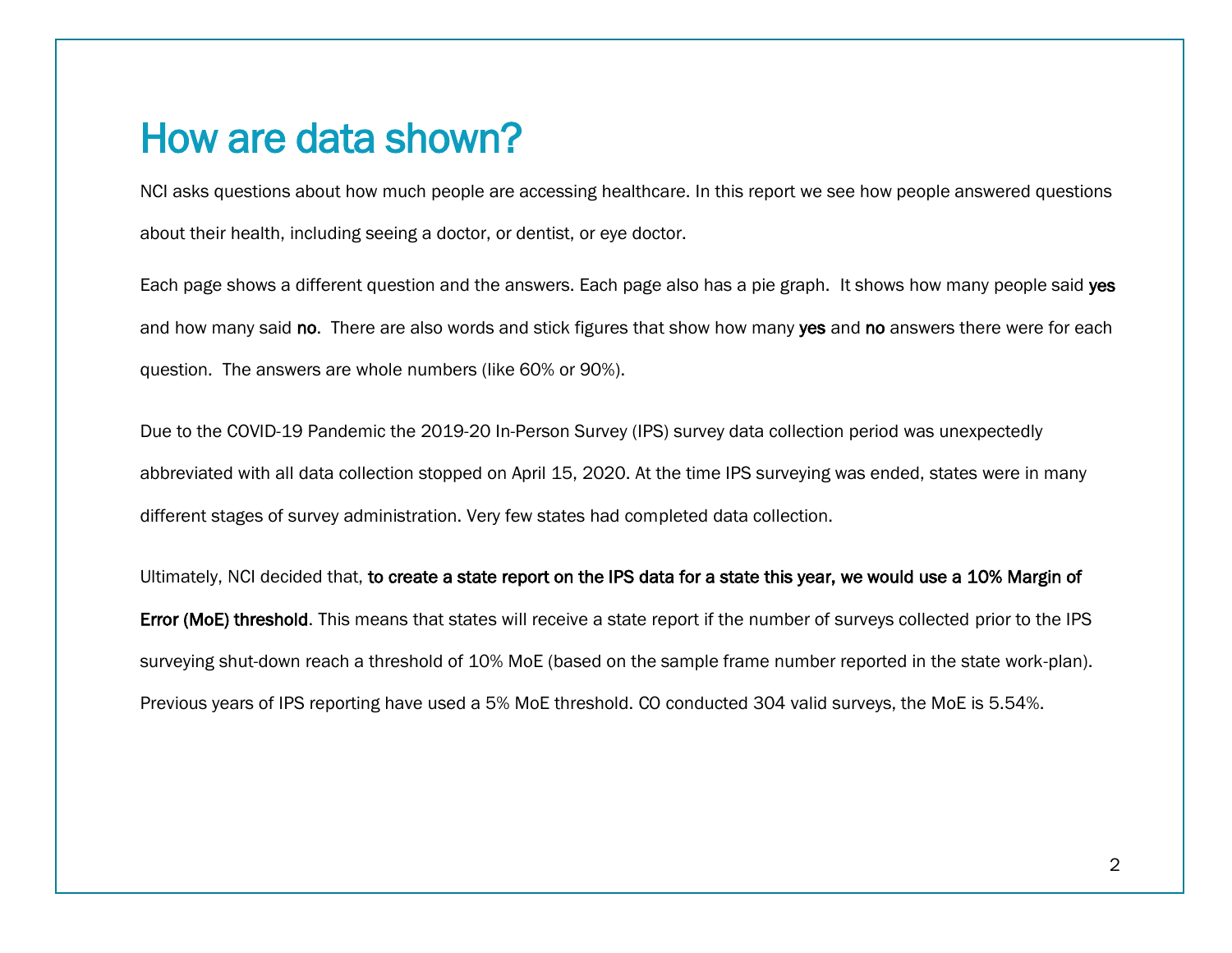For this report we round percentages to the nearest ten percent. To round, we look at the last digit in a number. If the digit is 5 or more, we "round up" to the next highest number with a zero. If the digit is 4 or less, we "round down" to the next lowest number with a zero.



For example:

If 87% of people say they have a primary care physician, we "round up" to 90%.

If 12% of people say they did not choose their primary care physician,, we "round down" to 10%.

This report can help people talk about services and supports. If you want more information, you can look up the full report at:

https://www.nationalcoreindicators.org/resources/reports/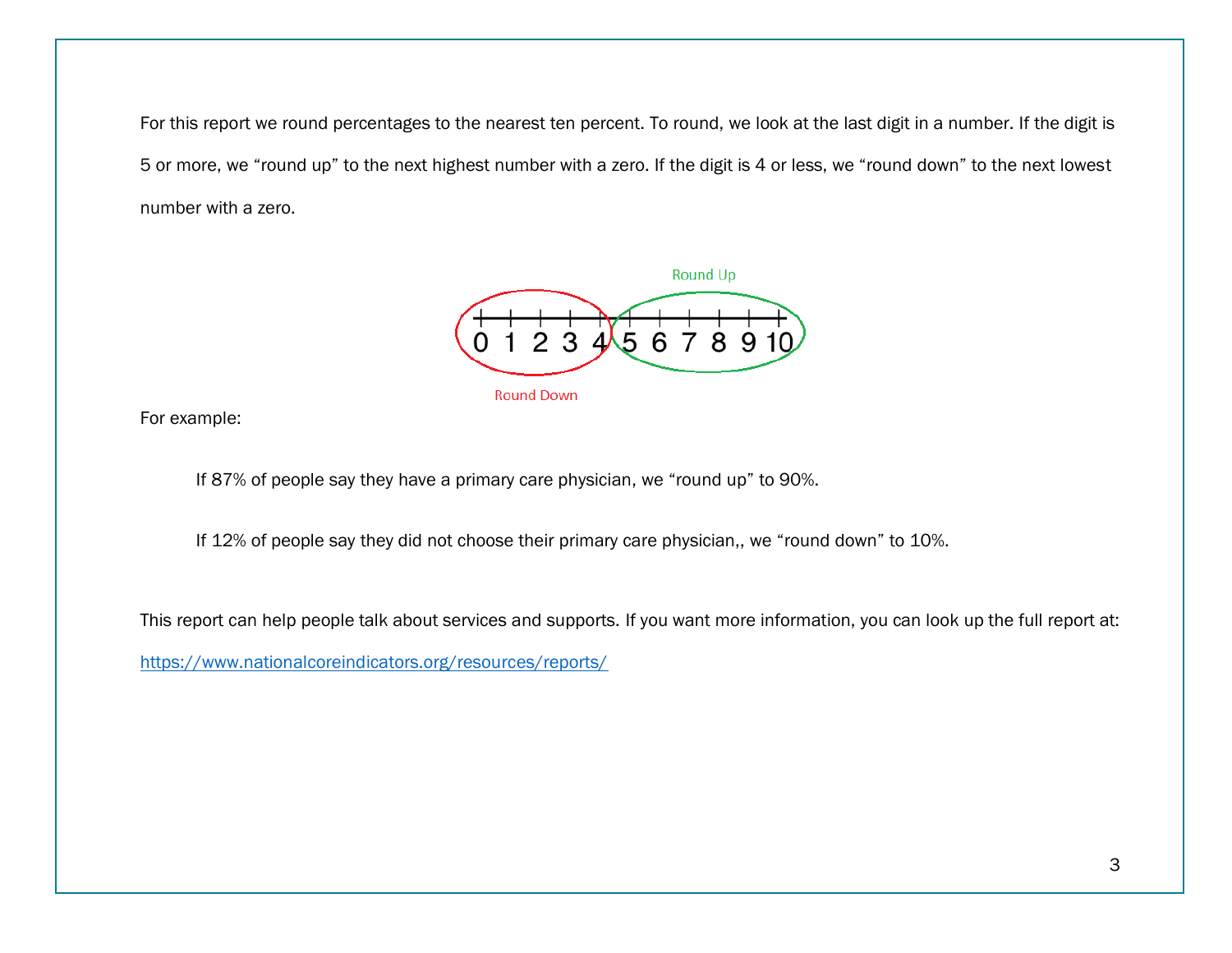

# Making Connections - Why Is Access to Healthcare Important?

It is important for people to be able to see healthcare professionals so they can stay healthy. Healthcare professionals are

people like doctors, dentists, counselors and psychologists. For people with disabilities, it is important to feel comfortable

seeing and talking to healthcare professionals.  $^1$ 

<sup>1</sup>. CDC. To Improve the Health and Wellness of Persons with Disabilities, 2005. Available from: <https://www.cdc.gov/ncbddd/disabilityandhealth/pdf/whatitmeanstoyou508.pdf>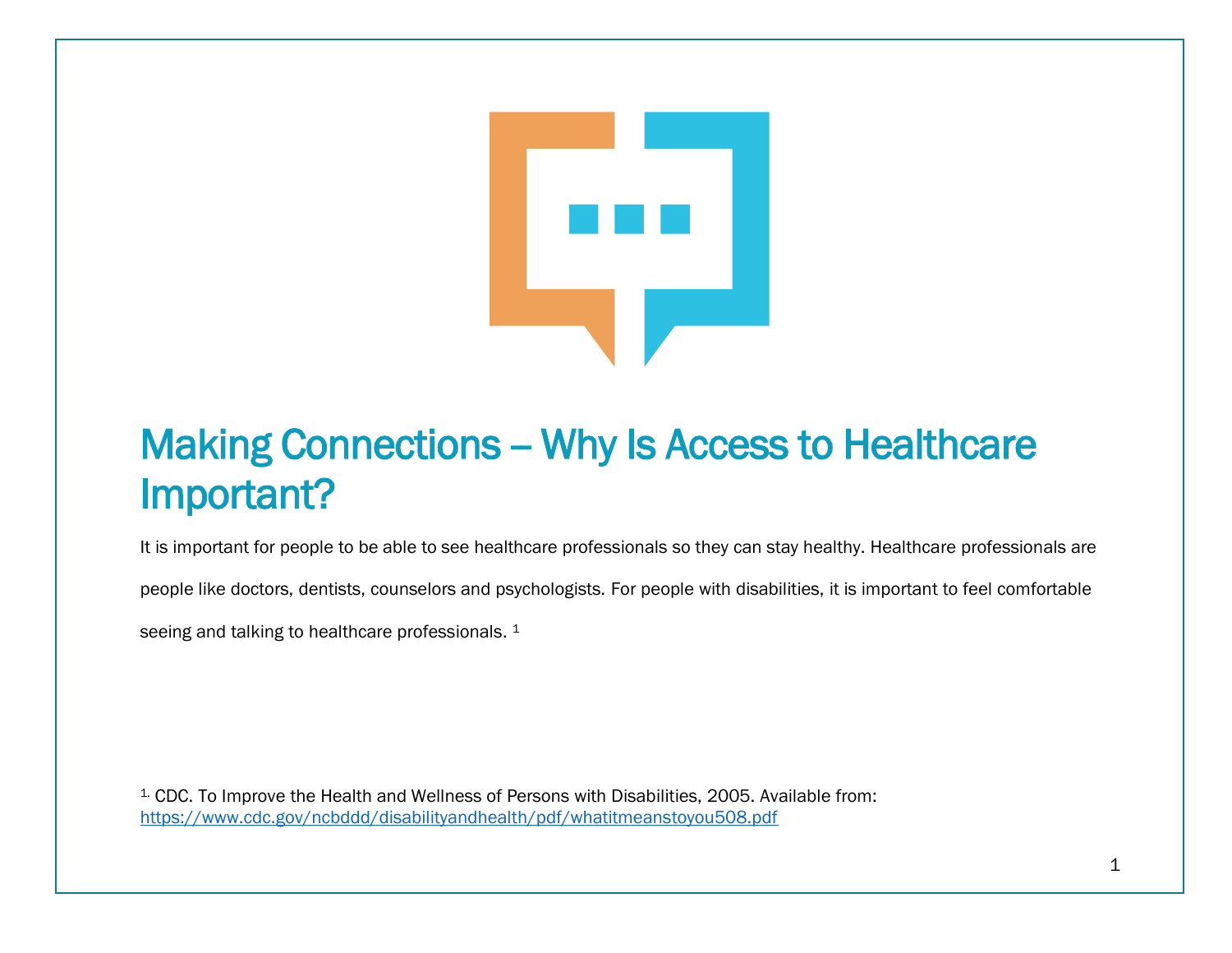## Healthcare access

NCI asks questions about how often people get regular health screenings and exams.

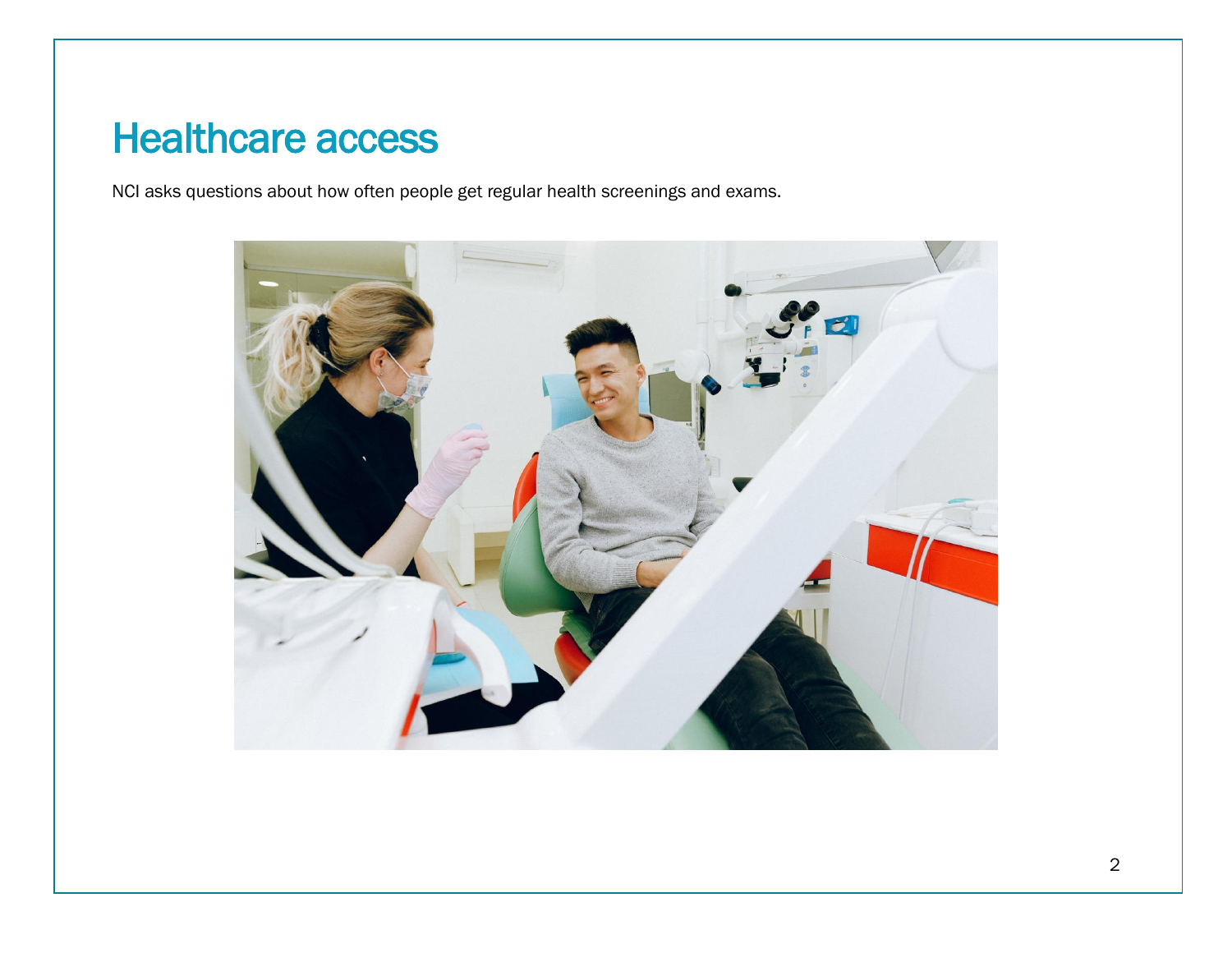Do you have a primary care doctor or primary care practitioner?







NCI tells us **10** out of every **10** people **have a primary care doctor or primary care practitioner.**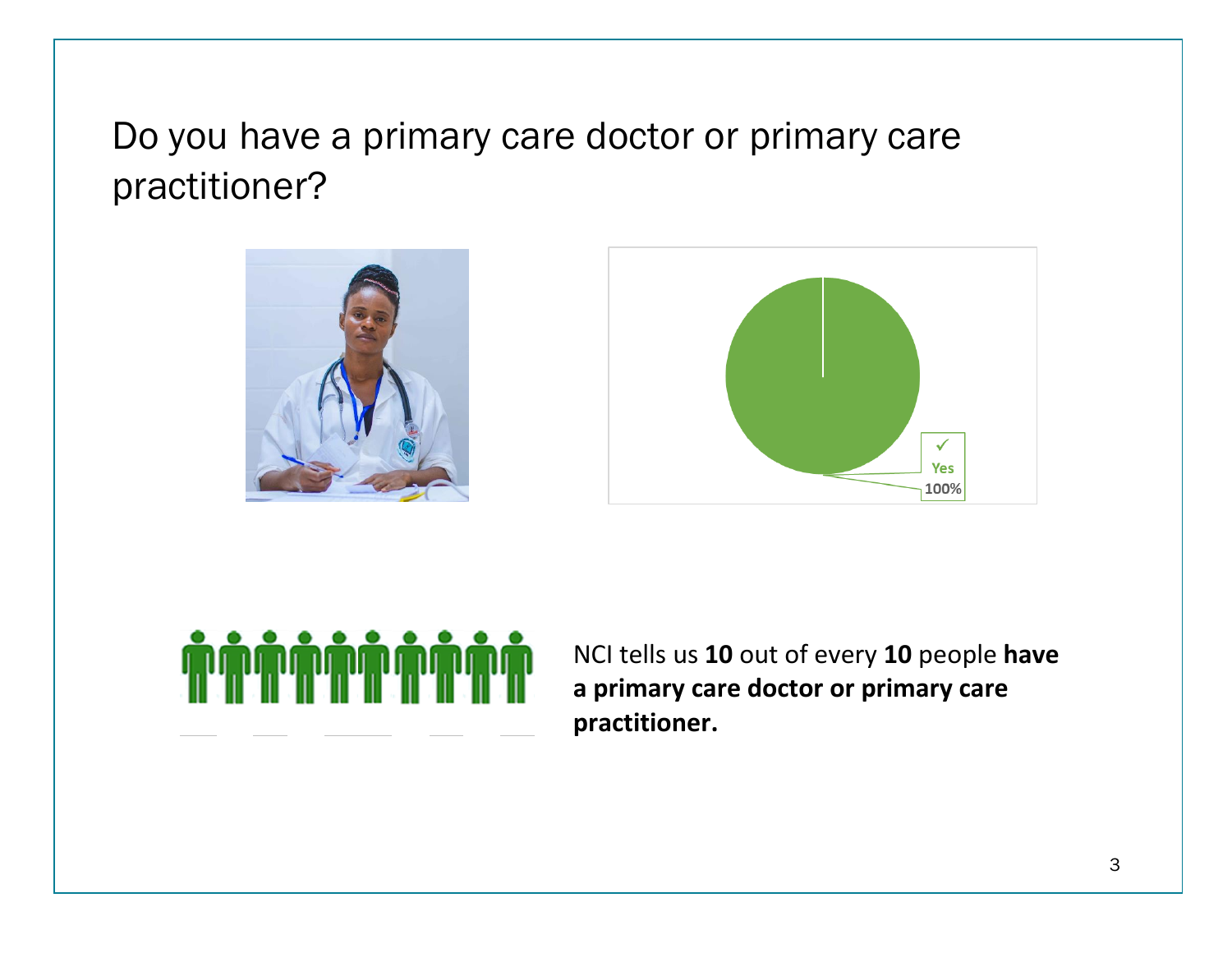#### Did you have an annual physical exam in the past year?







NCI tells us **9** out of every **10** people **had an annual physical exam in the past year.**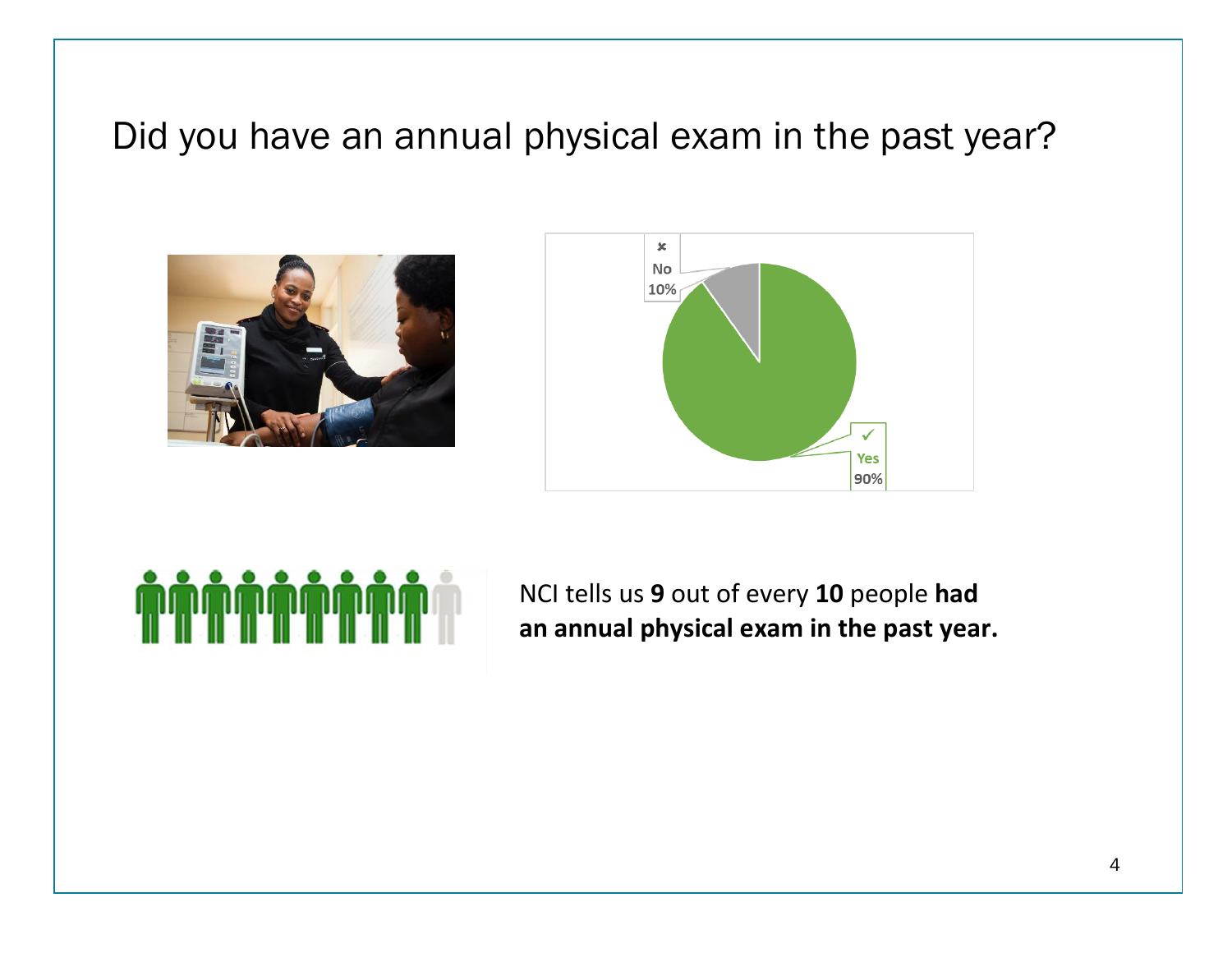#### Did you have a routine dental exam in the past year?







NCI tells us **9** out of every **10** people **had a routine dental exam in the past year.**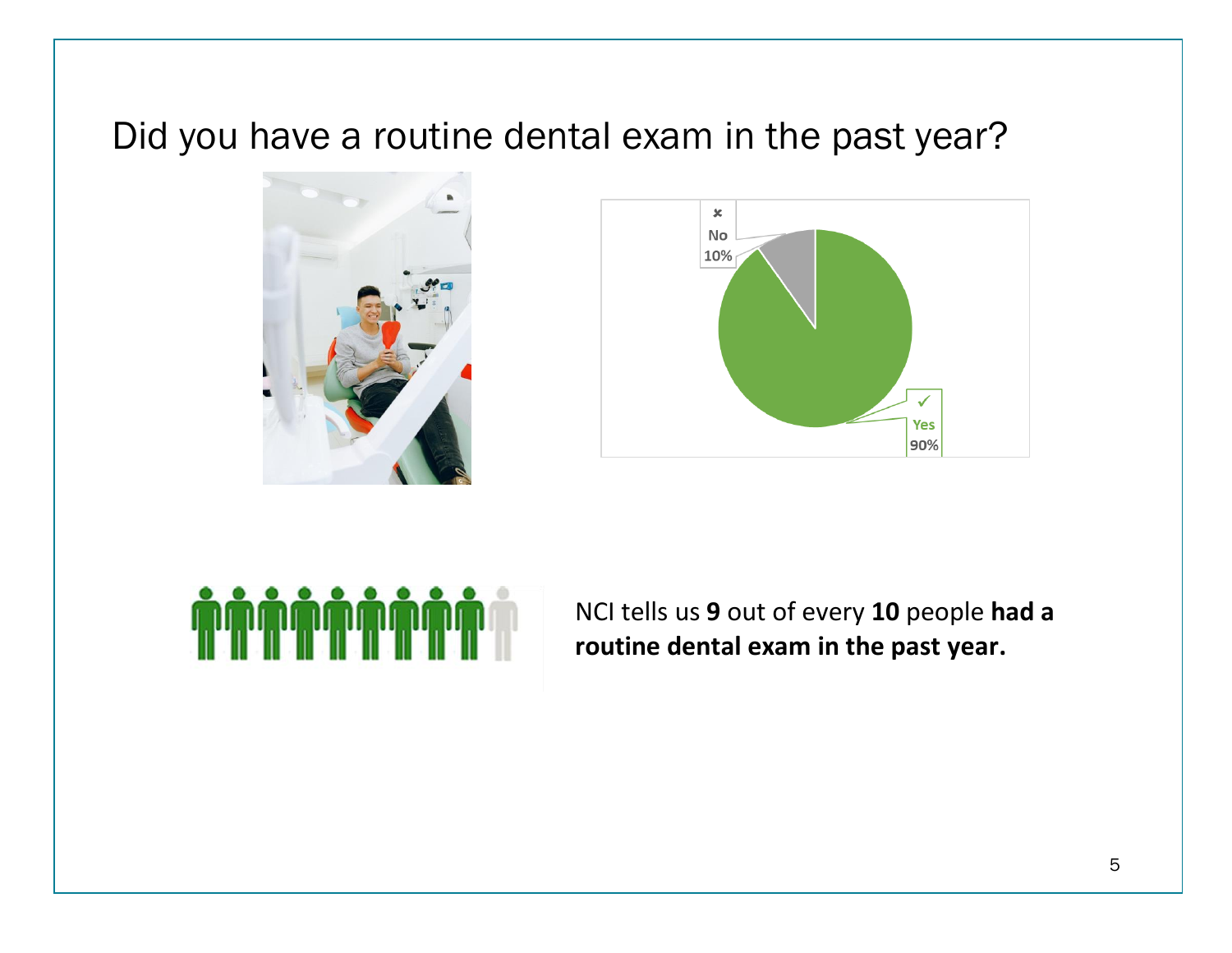# Did you have an eye exam or vision screening in the past year?







NCI tells us **8** out of every **10** people **had an eye exam or vision screening in the past year.**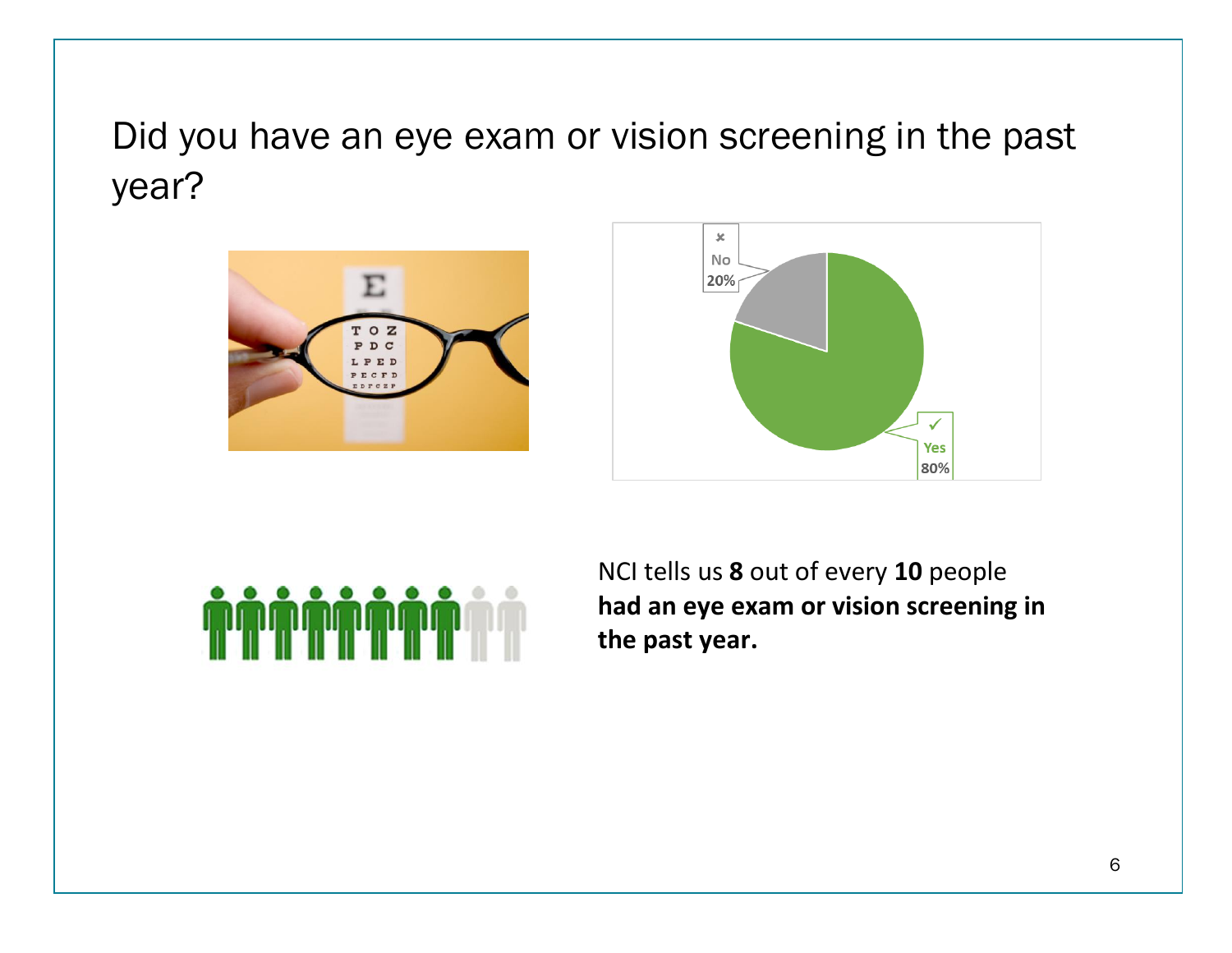#### Did you have a hearing test in the past five years?







NCI tells us **6** out of every **10** people said **had a hearing test in the past five years.**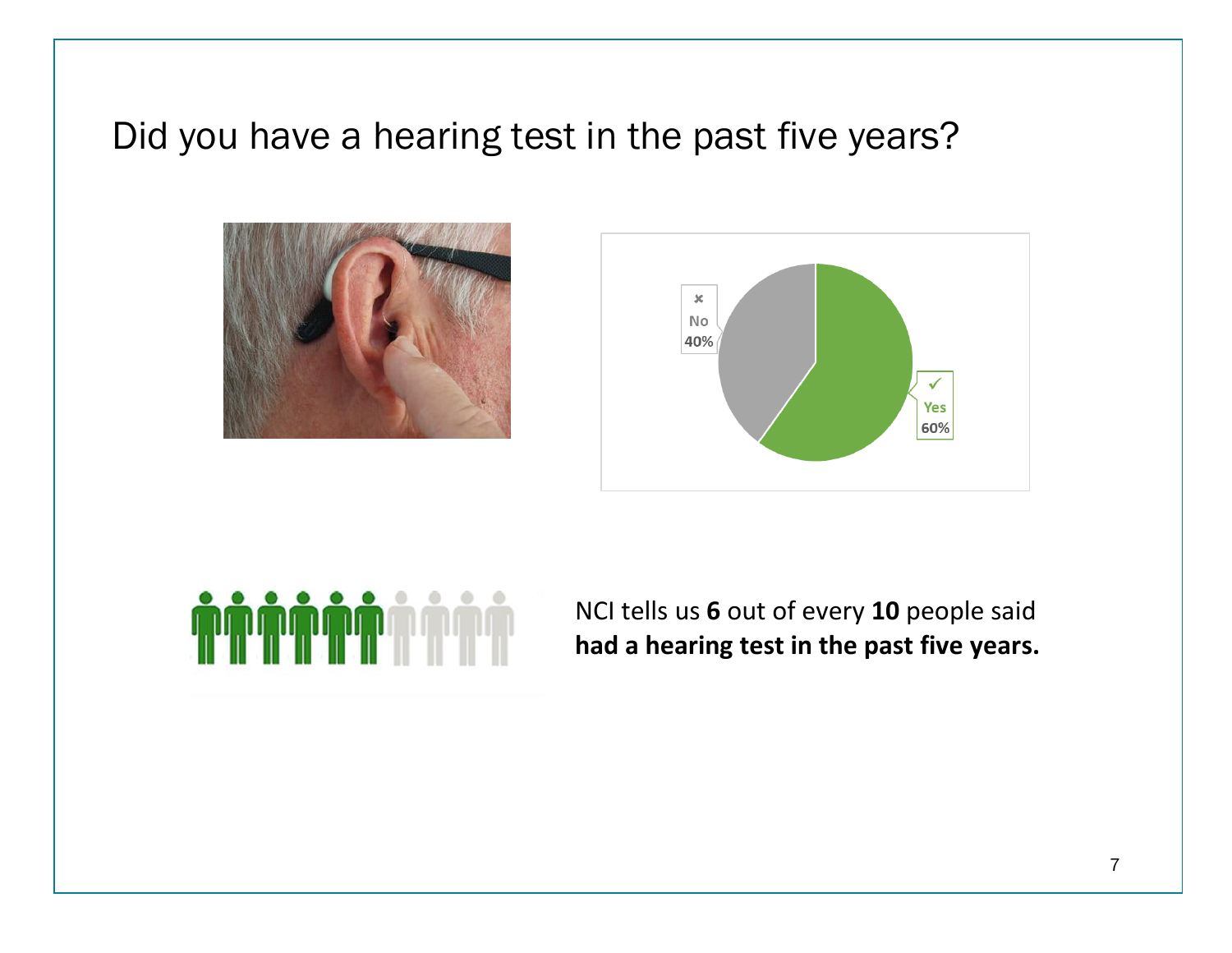#### Did you have a flu vaccination in the past year?







NCI tells us **7** out of every **10** people said they **had a flu vaccination in the past year.**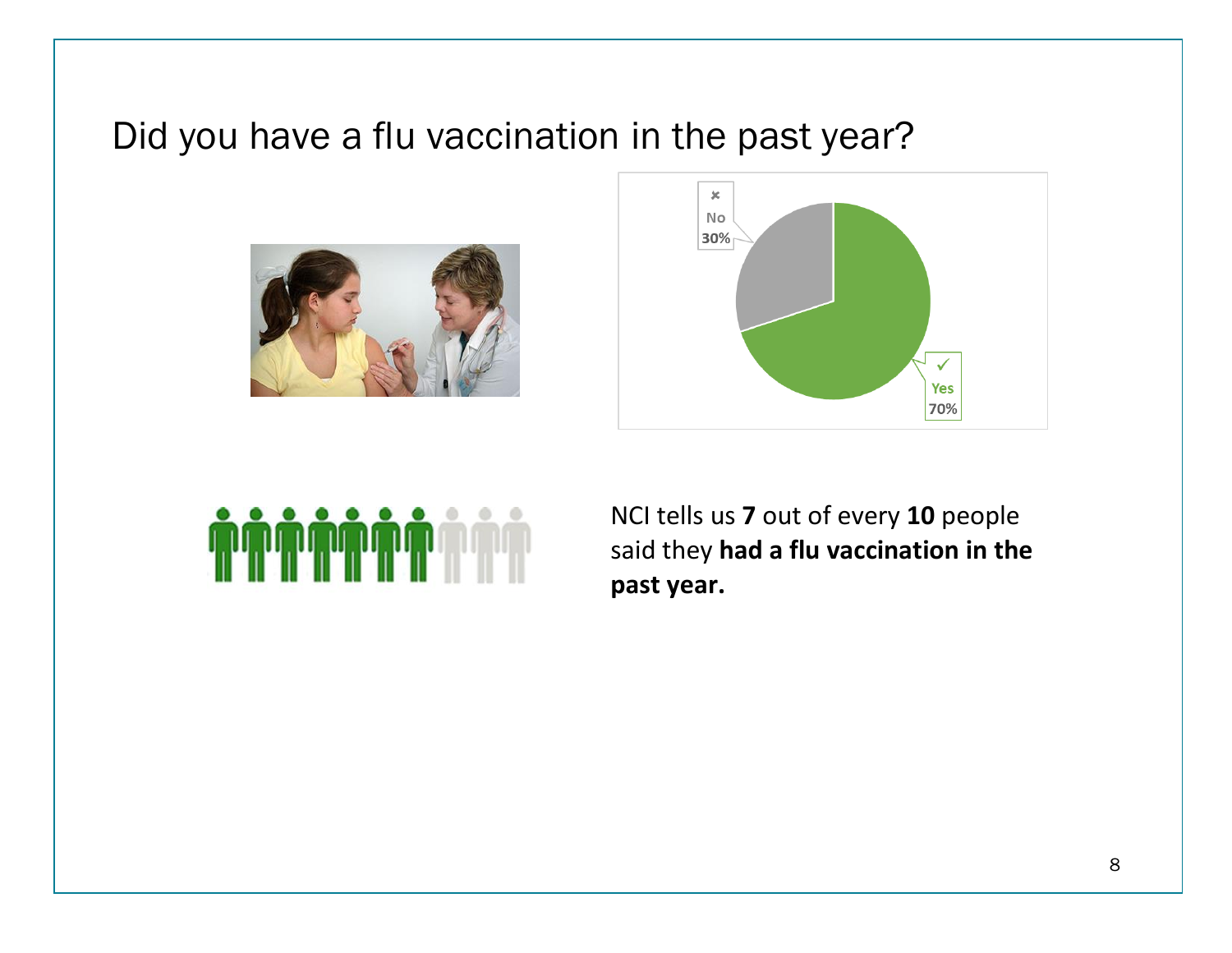

### What Did We Learn?

NCI tell us about people in Colorado:

99% Have a primary care doctor or primary care practitioner

94% Had an annual physical exam in the past year

87% Had a routine dental exam in the past year

75% Had an eye exam or vision screening in the past year

57% Had a hearing test in the past five years

74% Had a flu vaccination in the past year